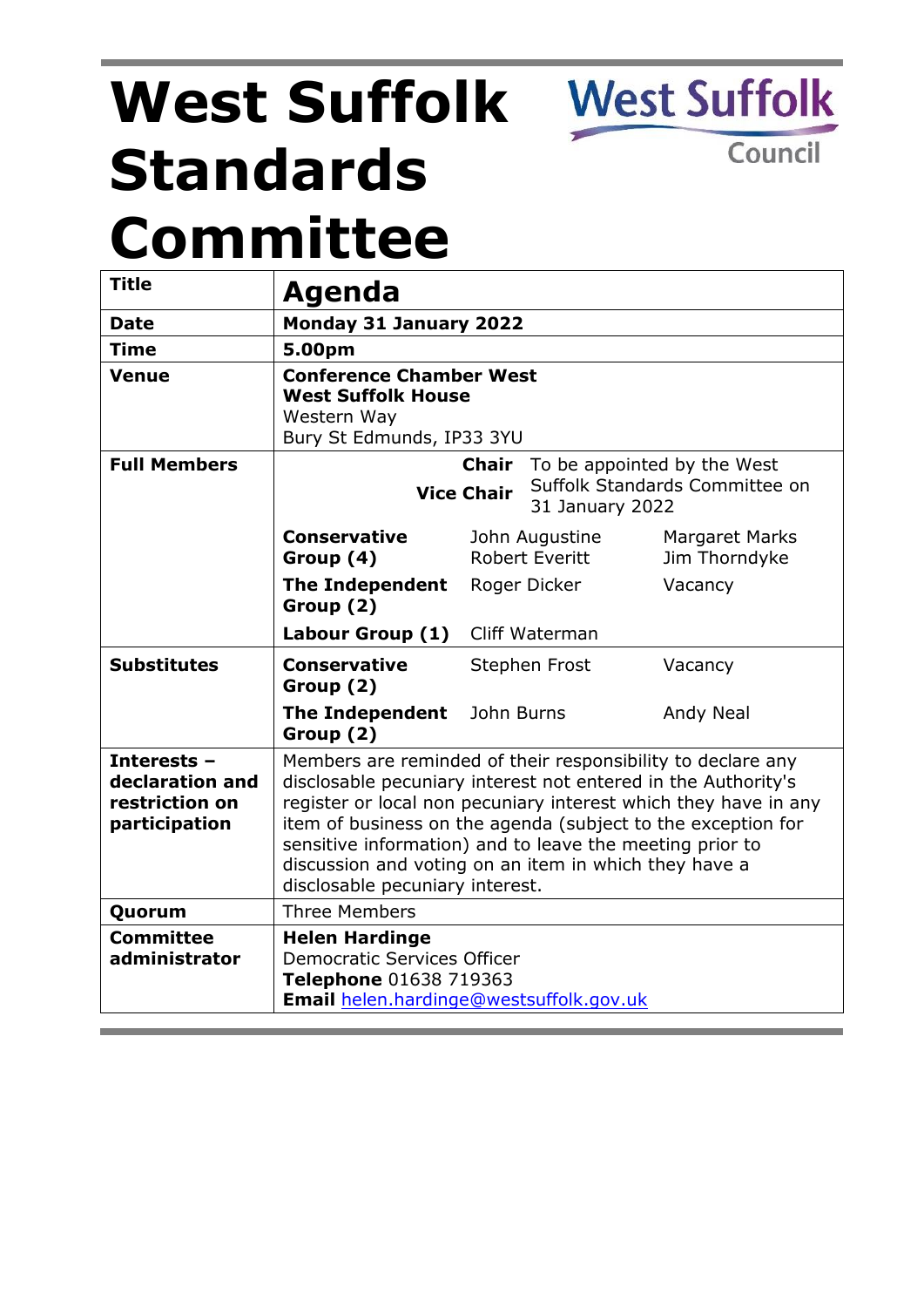## **Public information**

**West Suffolk** 

Council

| <b>Venue</b>         | <b>Conference Chamber West</b>                                   |  |  |
|----------------------|------------------------------------------------------------------|--|--|
|                      | <b>West Suffolk House</b>                                        |  |  |
|                      | Western Way, Bury St Edmunds, IP33 3YU                           |  |  |
| <b>Contact</b>       | Telephone: 01284 763233                                          |  |  |
| information          | Email: democratic.services@westsuffolk.gov.uk                    |  |  |
|                      | Website: www.westsuffolk.gov.uk                                  |  |  |
| <b>Access to</b>     | The agenda and reports will be available to view at least five   |  |  |
| agenda and           | clear days before the meeting on our website.                    |  |  |
| reports before       |                                                                  |  |  |
| the meeting          |                                                                  |  |  |
| <b>Attendance at</b> | This meeting is being held in person in order to comply with the |  |  |
| meetings             | Local Government Act 1972.                                       |  |  |
|                      | Measures have been applied to ensure the health and safety for   |  |  |
|                      | all persons present at meetings. We may also be required to      |  |  |
|                      | restrict the number of members of the public able to attend in   |  |  |
|                      | accordance with the room capacity.                               |  |  |
|                      | If you consider it is necessary for you to attend, please let    |  |  |
|                      | Democratic Services know in advance of the meeting so they       |  |  |
|                      | can endeavour to accommodate you and advise you of the           |  |  |
|                      | necessary health and safety precautions that apply to the        |  |  |
|                      | meeting.                                                         |  |  |
|                      | For further information about the venue, please visit            |  |  |
|                      | https://www.westsuffolk.gov.uk/contact-us.cfm                    |  |  |
| <b>Public</b>        | Members of the public have the right to speak at the             |  |  |
| participation        | Development Control Committee, subject to certain restrictions.  |  |  |
|                      |                                                                  |  |  |
|                      | Further information is available via the separate link on the    |  |  |
|                      | agenda's webpage for this meeting.                               |  |  |
| <b>Accessibility</b> | If you have any difficulties in accessing the meeting, the       |  |  |
|                      | agenda and accompanying reports, including for reasons of a      |  |  |
|                      | disability or a protected characteristic, please contact         |  |  |
|                      | Democratic Services at the earliest opportunity using the        |  |  |
|                      | contact details provided above in order that we may assist you.  |  |  |
| <b>Recording of</b>  | The Council may record this meeting and permits members of       |  |  |
| meetings             | the public and media to record or broadcast it as well (when the |  |  |
|                      | media and public are not lawfully excluded).                     |  |  |
|                      | Any member of the public who attends a meeting and objects to    |  |  |
|                      | being filmed should advise the Committee Administrator who       |  |  |
|                      | will instruct that they are not included in the filming.         |  |  |
| <b>Personal</b>      | Any personal information processed by West Suffolk Council       |  |  |
| information          | arising from a request to speak at a public meeting under the    |  |  |
|                      | Localism Act 2011, will be protected in accordance with the      |  |  |
|                      | Data Protection Act 2018. For more information on how we do      |  |  |
|                      | this and your rights in regards to your personal information and |  |  |
|                      | how to access it, visit our website:                             |  |  |
|                      | https://www.westsuffolk.gov.uk/Council/Data and information/     |  |  |
|                      | howweuseinformation.cfm or call Customer Services: 01284         |  |  |
|                      | 763233 and ask to speak to the Information Governance            |  |  |
|                      | Officer.                                                         |  |  |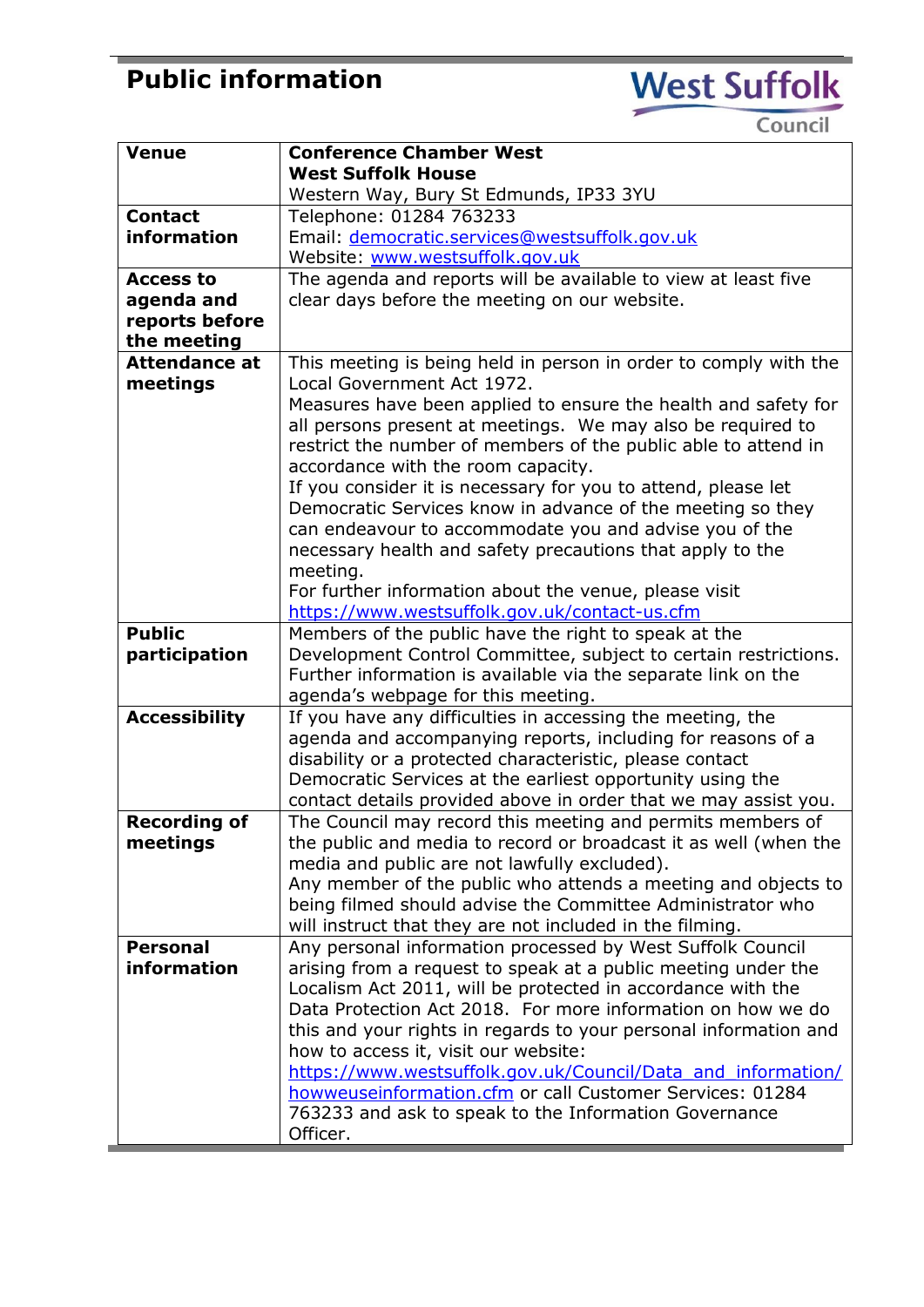## **Agenda**

### **Procedural matters**

## **Part 1 – public**

**1. Election of Chair for 2021/2022**

#### **2. Election of Vice Chair for 2021/2022**

#### **3. Apologies for absence**

#### **4. Substitutes**

Any Member who is substituting for another member should so indicate, together with the name of the relevant absent member.

#### **5. Minutes 1 - 4**

To confirm the minutes of the meeting held on 7 December 2020 (copy attached.)

#### **6. Declarations of interest**

Members are reminded of their responsibility to declare any pecuniary or local non pecuniary interest which they have in any item of business on the agenda, **no later than when that item is reached** and, when appropriate, to leave the meeting prior to discussion and voting on the item.

#### **7. Public participation**

Members of the public who live or work in the district are welcome to speak and may ask one question or make a statement of not more than three minutes duration relating to items to be discussed in Part 1 of the agenda only. If a question is asked and answered within three minutes, the person who asked the question may ask a supplementary question that arises from the reply.

As the meeting is taking place virtually, a person who wishes to speak must register by 9am the last working day before the day of the meeting. This can be done by sending the request to [democratic.services@westsuffolk.gov.uk](mailto:democratic.services@westsuffolk.gov.uk) or telephoning 01638 719363.

If a member of the public cannot attend the meeting remotely, they may submit a written question or statement to Democratic Services by midday at the very latest on the day of the meeting and this will be read out on their behalf during the meeting.